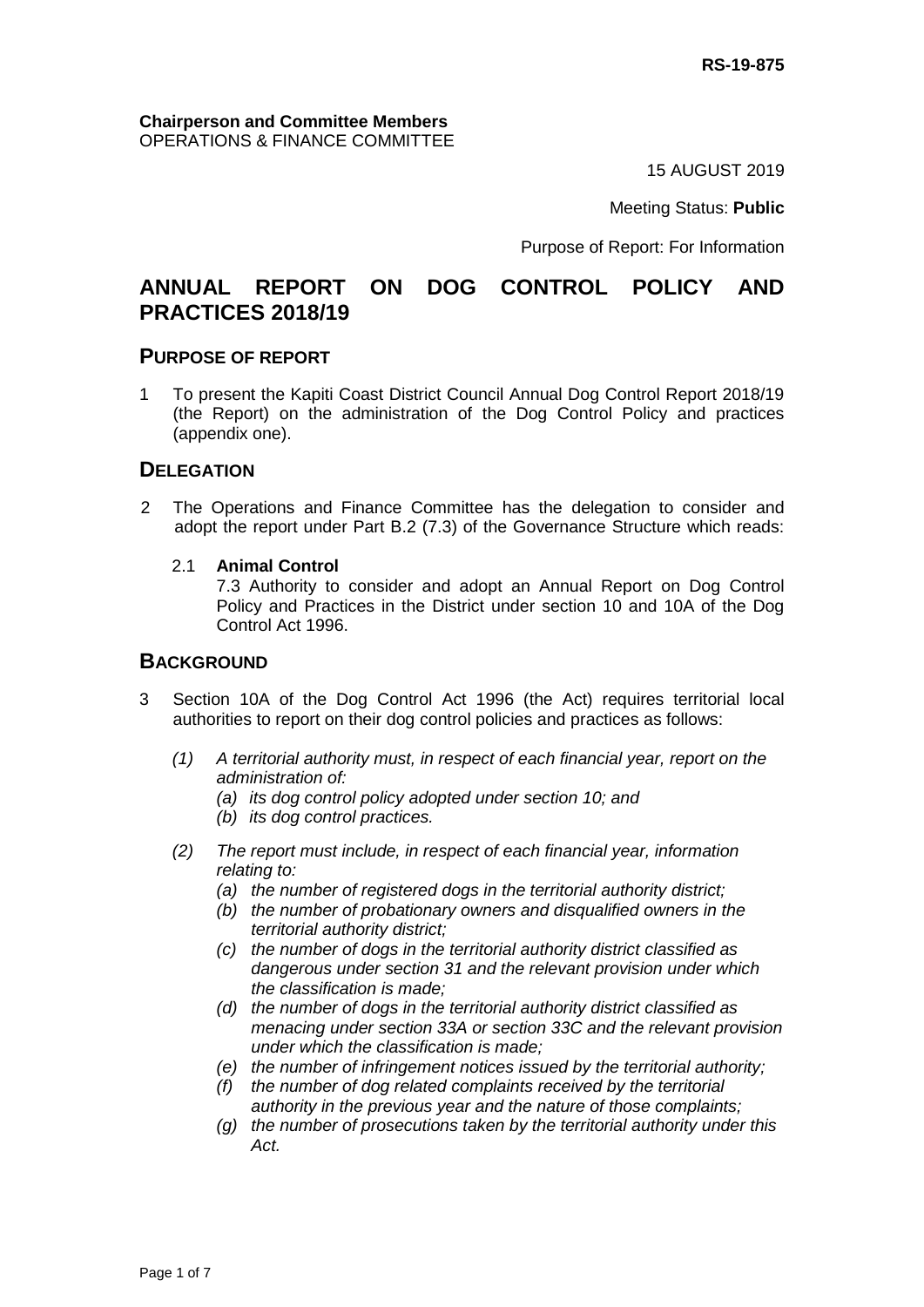- *(3) The territorial authority must:*
	- *(a) give public notice, as defined in section 5(1) of the Local Government Act 2002, of the report; and*
	- *(b) make the report publicly available, as described in section 5(3) of the Act.*
- *(4) The territorial authority must also, within 1 month after receiving the report, send a copy of it to the Secretary for Local Government.*
- 4 Attached in appendix one is the annual report on Dog Control Policy and Practices for 2018/19.
- 5 Attached in appendix two is a copy of the 2019 Kapiti Coast District Council Dog Control Policy.

## **ISSUES AND OPTIONS**

#### **Issues**

6 There are no issues.

## **Option**

7 There are no options to consider.

### **CONSIDERATIONS**

Policy considerations

8 There are no policy considerations:

### Legal considerations

9 The Annual Report contained in appendix one is required by Section 10A of the Dog Control Act 1996, the report must be publicly notified and a copy forwarded to the Secretary for Local Government

## Financial considerations

10 There are no financial considerations.

#### Tāngata whenua considerations

11 There are no Tāngata whenua considerations.

#### Strategic considerations

- 12 *Toitū Kāpiti* includes an aspiration for strong, safe communities. The Dog Control Bylaw, Policy and practices helps in the attainment of this aspiration because it seeks to enhance the safety of the public and allow the responsible enjoyment of public places in our District.
- 13 There are no further strategic considerations.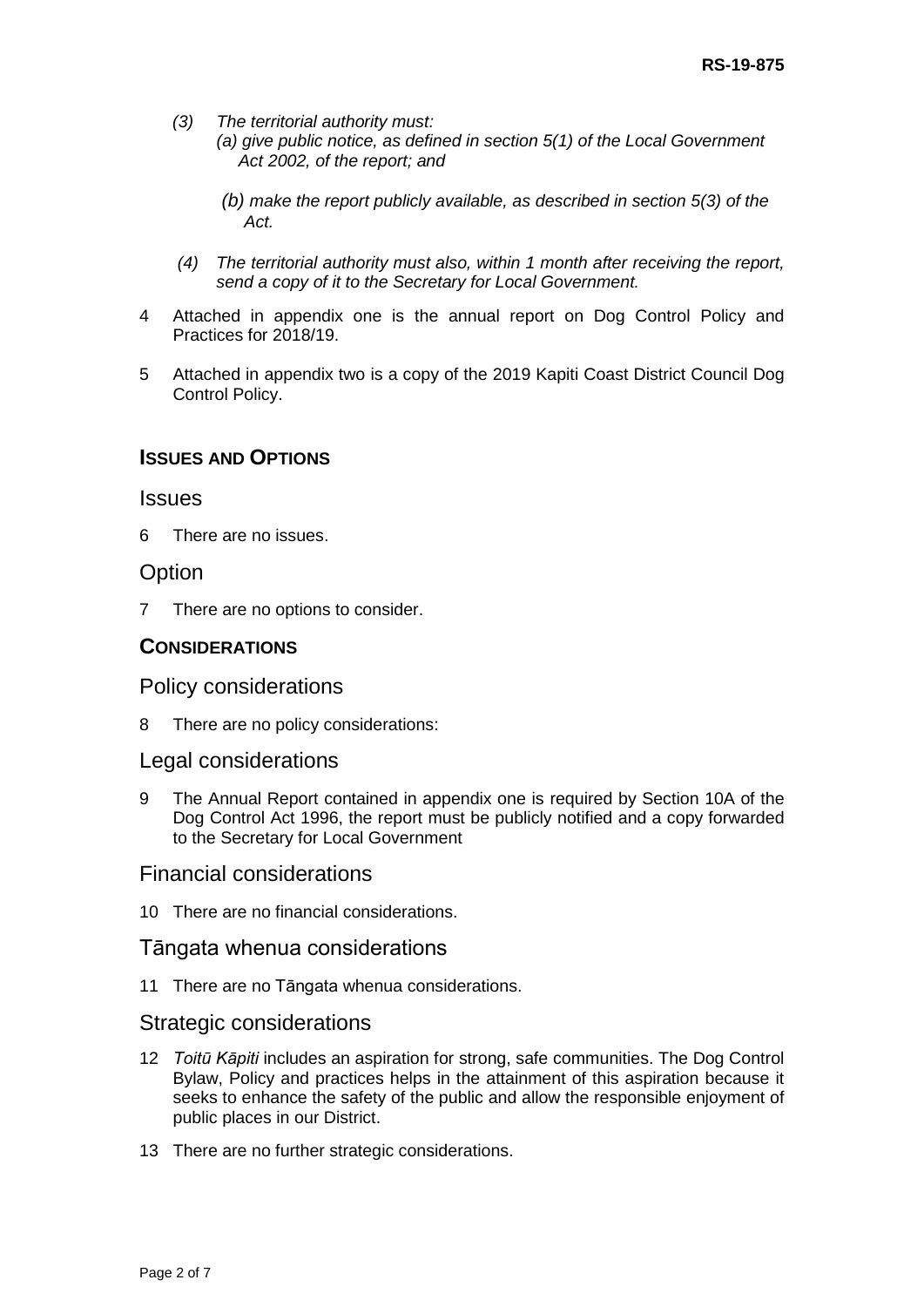## **SIGNIFICANCE AND ENGAGEMENT**

## Significance policy

14 Management of dog control through policy and practices has low level of significance under the Council's Significance and Engagement Policy, but it is recognised that there is strong interest in dog-related issues across the District because of perception and impact of dogs in relation to public safety.

#### Consultation already undertaken

15 No consultation is required.

### Engagement planning

16 No engagement planning required.

### **Publicity**

17 This report is required to be made publicly available; therefore, the Report contained in appendix one will be available on the Kapiti Coast District Council website; and its availability will be notified in local newspapers.

#### Other considerations

18 There are no other considerations.

## **RECOMMENDATIONS**

19 That the Operations and Finance Committee receive report RS-19-875 and accompanying appendix (Annual Report on Dog Control Policy and Practices 2018-2019).

#### **Report prepared by Approved for submission Approved for submission**

| Jacquie Muir                                               | Janice McDougall                                       | Natasha Tod                                        |
|------------------------------------------------------------|--------------------------------------------------------|----------------------------------------------------|
| <b>Manager</b><br><b>Environmental</b><br><b>Standards</b> | <b>Group Manager</b><br><b>People and Partnerships</b> | <b>Group Manager</b><br><b>Regulatory Services</b> |

## **ATTACHMENTS**

- 1 Annual Report on Dog Control Policy and Practices 2018-2019.
- 2 Kapiti Coast District Council Dog Control Policy 2019.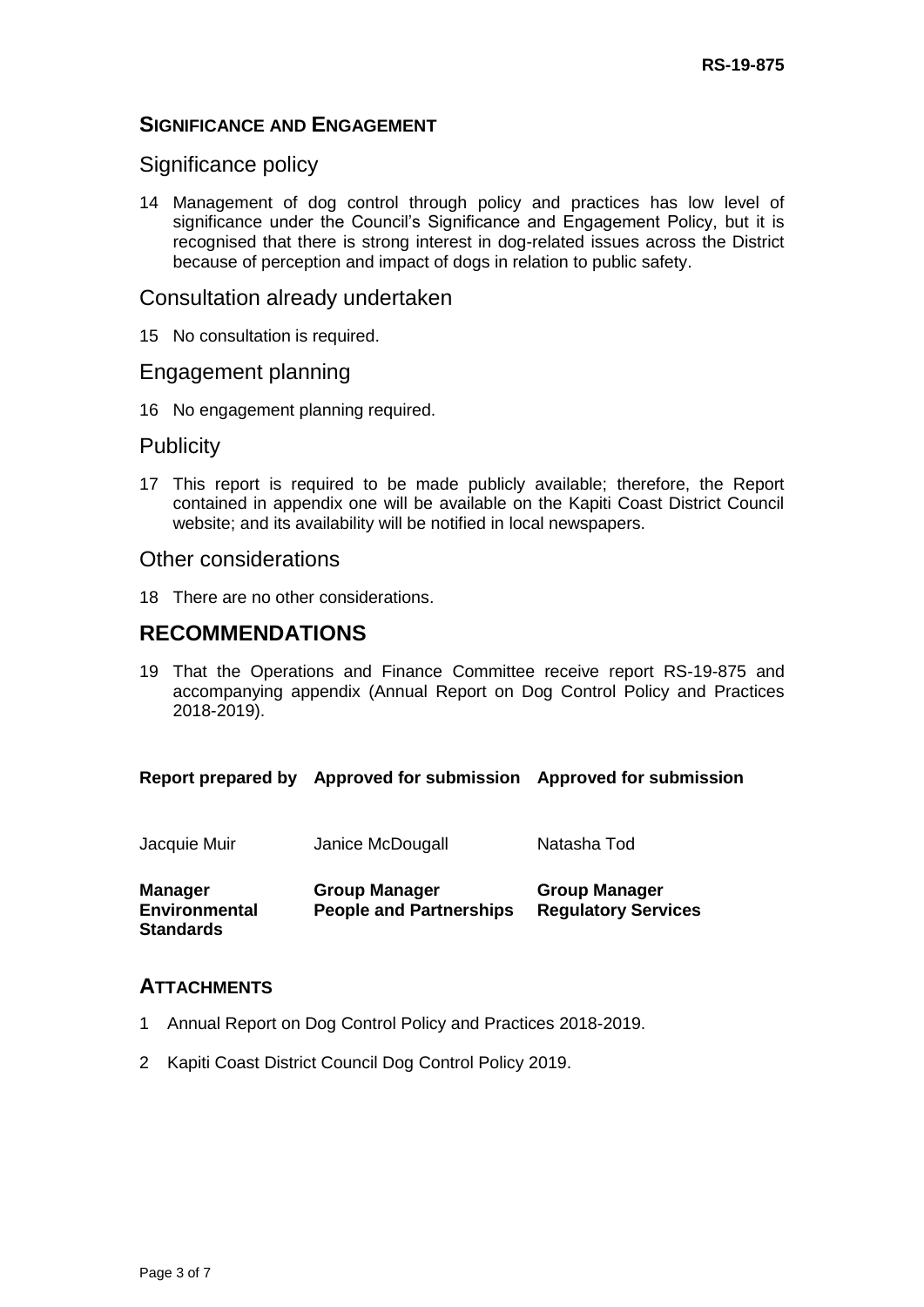**Appendix One**

# **The Kapiti Coast District Council Annual Report on Dog Control Policy and Practices 2018/19**



# **1. Introduction**

The Kapiti Coast District Council, as a territorial authority, must report on its dog control policy and practices annually. The purpose of this report is to provide the annual report required under section 10A of the Dog Control Act 1996 (the Act) in relation to:

- a) Its dog control policy adopted under section 10; and
- b) Its dog control practices.

# **2. The Council's Dog Control Policy (the Policy)**

#### **2.1 The Policy:**

The Kapiti Coast District Council recently reviewed its Dog Control Bylaw and Policy. The current 2019 Bylaw and Policy was approved at a meeting of the Kapiti Coast District Council on 14 March 2019.

The purpose of the Policy outlines how the Kapiti Coast District Council will address the requirements set out in section 10 of the Act. The Policy is enforceable through the Kapiti Coast District Council Dog Control Bylaw 2019.

The objectives of the Policy are to:

- 1. Ensure all dogs in the District are kept under proper and appropriate control at all times;
- 2. Prohibit or restrict specific breeds which are known to be dangerous;
- 3. To eliminate or minimise the distress, danger and nuisance caused by dogs to the general public and their property and sensitive sites;
- 4. To ensure that the owners of dogs comply with their obligations under the Act;
- 5. To provide the exercise and recreational needs of dogs and their owners;
- 6. To recognise good and responsible dog owners and to reward them by reduced fees; to discourage poor dog ownership by applying penalty fees where appropriate;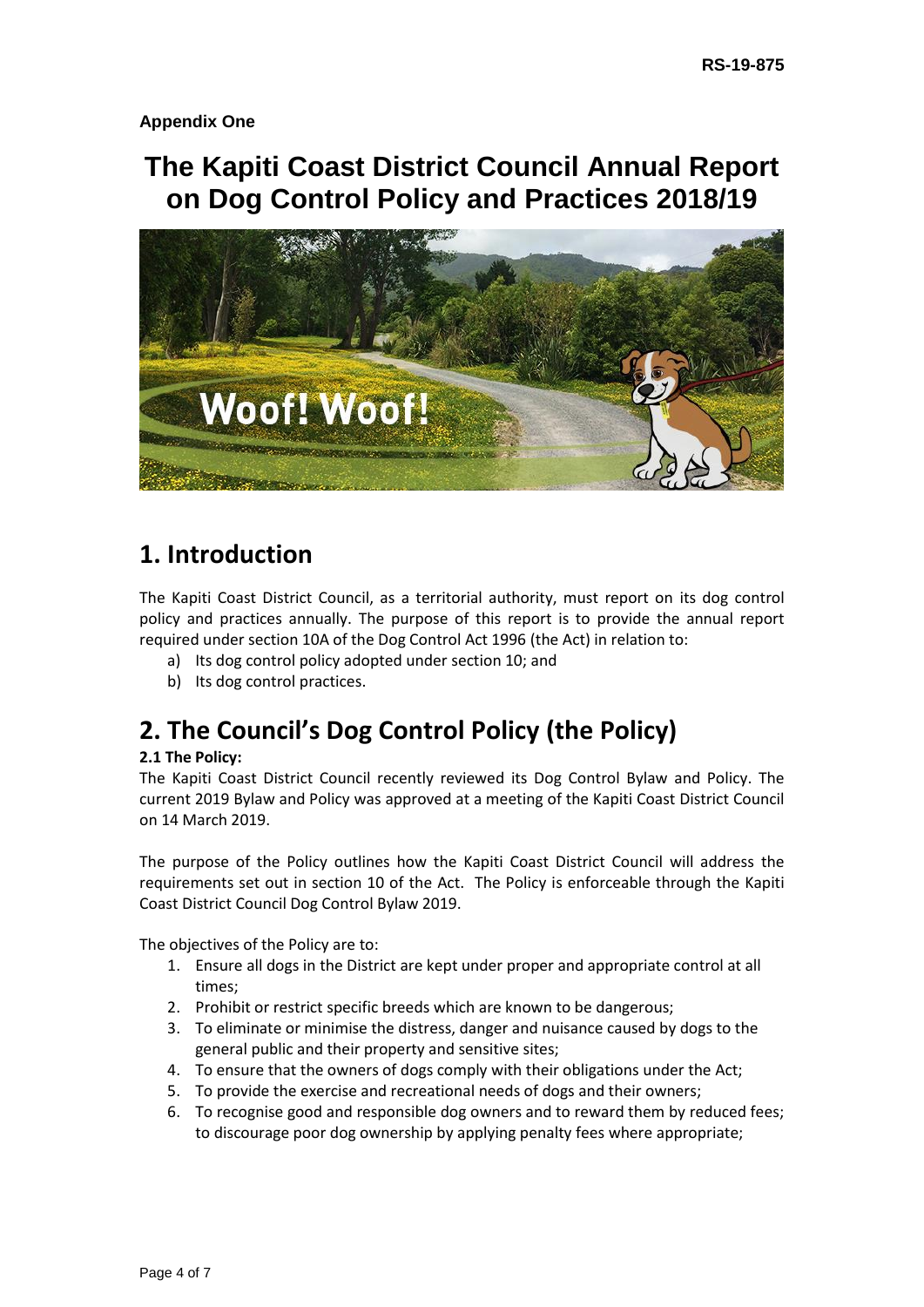7. To provide for the welfare of dogs by at least ensuring minimum standards of care are met.

# **3. Dog control practices:**

### **3.1 Graduated response model**

The animal management team adopted a graduated response model this financial year to minimise and mitigate risk relating to known problematic dogs and their owners. This model ensured the team actively identified and proactively managed high risk dogs and their owners. They intervened earlier, and provided education, support and advice to known dog owners. They ensured appropriate enforcement action was taken early to prevent dog attacks or threats to people and other animals.

This resulted in staff issuing more infringement offence notices for failure to register and failure to keep dogs under control.

The Animal Management Team also increased its prevention based targeted patrols in hot spot areas to minimise issues in known locations of issues.

Although the number of registered dogs continues to grow in the district the number of general service requests and reports of dog attacks and dog threatening complaints reduced on average compared to the previous year.

#### **3.2 Quality assurance processes**

The Animal Management team has a robust set of quality assurance processes (QAS) and accompanying forms which are constantly under review through a continuous improvement process.

These processes continue to act as a workplace learning guide for staff to constantly review best practice.

#### **3.3 Community engagement and partnerships**

Council continues to work closely with our partner agencies including: Wellington and Hutt Valley Animal Management Services; SPCA; HUHA and Police. We have shared our QAS processes with one other territorial authority this year.

One member of the Animal Management Team with four-wheel drive was deployed to Nelson to support the Animal Evacuation Team to manage animals during the Nelson fires.

A member of the team delivered training with Animal Evacuation on dog bite prevention to volunteers to their animal evacuation volunteers.



The Council continue to work on community engagement utilising the characterisation of a dog called Marley as the Council mascot. The Animal Management Team supported by the Community and Engagement Team continued to work on their engagement strategy to build better partnerships with the community. This year the team attended a number of public events including, the Dog in Togs event at Waikanae Pools, and Paws in the Park. Staff also spoke to several community groups, Colleges and Primary Schools about the role of an Animal Management Officer.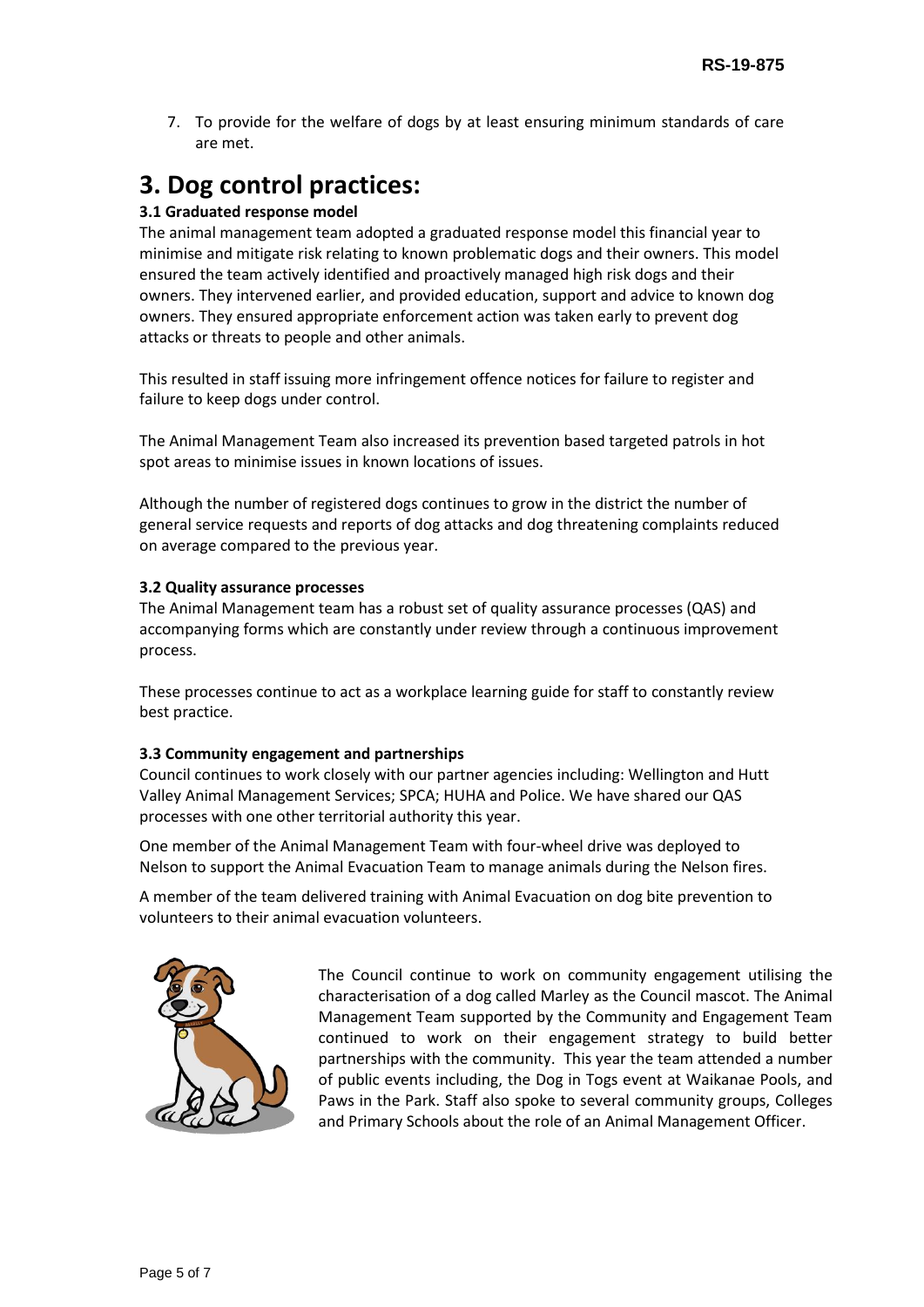#### **3.4 Dog registrations**

An online portal was introduced allowing people to register their dogs this year. The portal is being enhanced to provide more online services in 2019/20.

#### **3.5 Continuation of service seven days per week.**

The Animal Management Team continued to provide a seven day per week service with an Animal Management Officer rostered on in the weekend. This was based on demand profiles from previous years that indicated there was a requirement to provide animal management services Monday to Sunday.

An Animal Management Officer is also on call after-hours supported by an external contractor.

# **4. Dog Control Statistics**

| <b>STATISTICAL INFORMATION</b>                         | 2018/19                  | 2017/18                  | 2016/17        |
|--------------------------------------------------------|--------------------------|--------------------------|----------------|
| Total dogs registered as at 7 June 2018                | 7730                     | 7600                     | 7356           |
| (classifications below included in total dogs)         |                          |                          |                |
| Probationary owners classified in that year            | 0                        | 0                        | $\overline{0}$ |
| Disqualified owners classified in that year            | 0                        | $\overline{0}$           | $\overline{0}$ |
| Dogs classified that year as Dangerous                 | $\overline{2}$           | $\overline{2}$           | $\overline{2}$ |
| Dogs classified that year as Menacing                  | 44                       | 34                       | 49             |
| <b>Complaints</b>                                      |                          |                          |                |
| Dog Attacks (person, livestock, other animals)         | 115                      | 110                      | 126            |
| Dog Threatening (person, livestock, other animals)     | 99                       | 123                      | 111            |
| Wandering                                              | 684                      | 635                      | 646            |
| <b>Barking</b>                                         | 581                      | 711                      | 565            |
| Fouling                                                | 17                       | 25                       | 24             |
| <b>Total</b>                                           | 1496                     | 1604                     | 1472           |
| <b>Infringements Issued</b>                            |                          |                          |                |
| Barking abatement                                      | 1                        | 0                        | 0              |
| Willful obstruction/refusal to supply information      | $\overline{0}$           | 1                        | $\overline{4}$ |
| Failure to implant microchip                           | 15                       | 27                       | 60             |
| Failure to register dog                                | 178                      | 72                       | 27             |
| Failure to keep a dog under control                    | 42                       | 3                        | 6              |
| Failure to keep dog controlled or confined             | 25                       | 19                       | 28             |
| Failure to comply with the effects of a classified dog | $\overline{2}$           | $\overline{2}$           | $\overline{2}$ |
| Failure/Refusal to supply information                  | 1                        | $\overline{0}$           | 3              |
| Bylaw Breaches (not on lead)                           | $\overline{1}$           | $\overline{2}$           |                |
| Falsely notifying death of a dog                       | $\overline{0}$           | $\overline{0}$           |                |
| <b>Total</b>                                           | 265                      | 126                      | 130            |
| <b>Prosecution</b>                                     |                          |                          |                |
| Section 18, willful obstruction of Dog Control Officer | $\overline{\phantom{a}}$ |                          |                |
| Section 32 (2), failure to comply with effects         |                          |                          |                |
| of Dangerous classification                            |                          |                          |                |
| Section 33 EC (1), failure to comply with effects      | $\overline{\phantom{a}}$ | $\overline{\phantom{0}}$ |                |
| of Menacing classification                             |                          |                          |                |
| Section 52(a), failure to control on land or premises  | $\overline{\phantom{a}}$ |                          |                |
| Section 53(1), failure to control                      | $\blacksquare$           |                          |                |
| Section 57(A), rushing in a public place               | $\overline{\phantom{a}}$ | $\blacksquare$           |                |
| Section 57(2) being an owner of a dog which            | $\overline{\phantom{a}}$ |                          |                |
| committed an attack                                    |                          |                          |                |